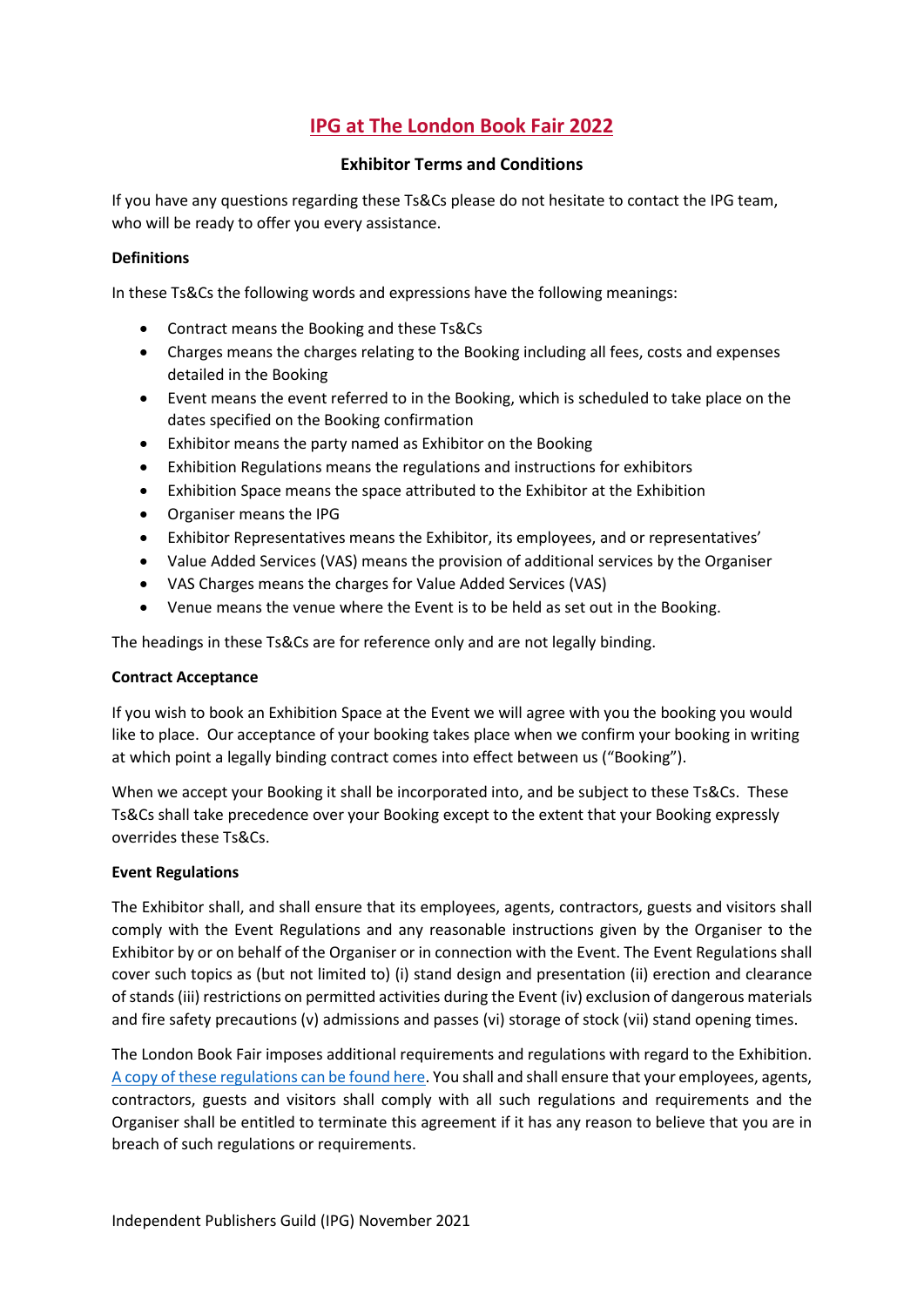# **Payment of Charges**

- Payment of Charge shall be made by bank transfer or debit/credit card via the IPG website. A non-refundable deposit for spaces 2x2 metres or larger will be taken to secure bookings. The final payment will be invoiced and due for payment by 31 January 2022. For smaller packages payment upfront is required. Once the deposit has been paid, cancellation is not accepted and payment of the balance must be paid by the due date, otherwise the Organiser reserves the right to offer the Exhibition Space to others.
- All VAS Charges due must be paid in full before the Exhibitor shall be permitted to occupy the Exhibit Space.
- Where the Organiser offers a payment schedule full payment is required before the Event takes place
- Prices quoted for Exhibit Space are exclusive of Value Added Tax or other applicable taxes, which the Exhibitor shall be responsible to pay, where appropriate, in accordance with the relevant legislation.

# **Exhibitor Cancellation**

- In the event of cancelation no refund will be made. In extenuating circumstances (see below) a 75% refund policy will be actioned;
	- o Declared emergencies and epidemics. Government-declared local or national emergencies, epidemics, pandemics, and public health emergencies.
	- o Government travel restrictions. Travel restrictions imposed by a governmental agency that prevent or prohibit travelling to, staying at, or returning from the Venue. This does not include non-binding travel advisories and similar government guidance.
	- o Military actions and other hostilities. Acts of war, hostilities, invasions, civil war, terrorism, explosions, bombings, rebellions, riots, insurrection, civil disorder, and civil unrest.
	- o Natural disasters. Natural disasters, acts of God, large-scale outages of essential utilities, volcanic eruptions, tsunamis, and other severe and abnormal weather events. This does not include weather or natural conditions that are common enough to be foreseeable in that location.
- The Exhibitor must provide written notice to the Organiser for any cancellation. The date on which the Organiser receives such notice shall be the effective date of such cancellation (the "Effective Date").

# **Eligible Exhibits**

- The Exhibitor shall exhibit materials, products or services directly related to the industries to which the Event is targeted. The Organiser reserves the right to determine the eligibility of any product for display. Only the Exhibitor's name(s) or logo(s) may appear on signage placed on the Exhibit Space.
- No exhibits, advertising or displays shall be allowed to extend beyond or above the back and side walls of the Exhibit Space, without the Organiser's prior written consent.
- All Exhibits and displays of the Exhibitor on the Exhibit Space shall remain in place during the open period of the Event.
- In exceptional circumstances, The Organiser reserves the right to reject, eject or prohibit any exhibit, in whole or in part.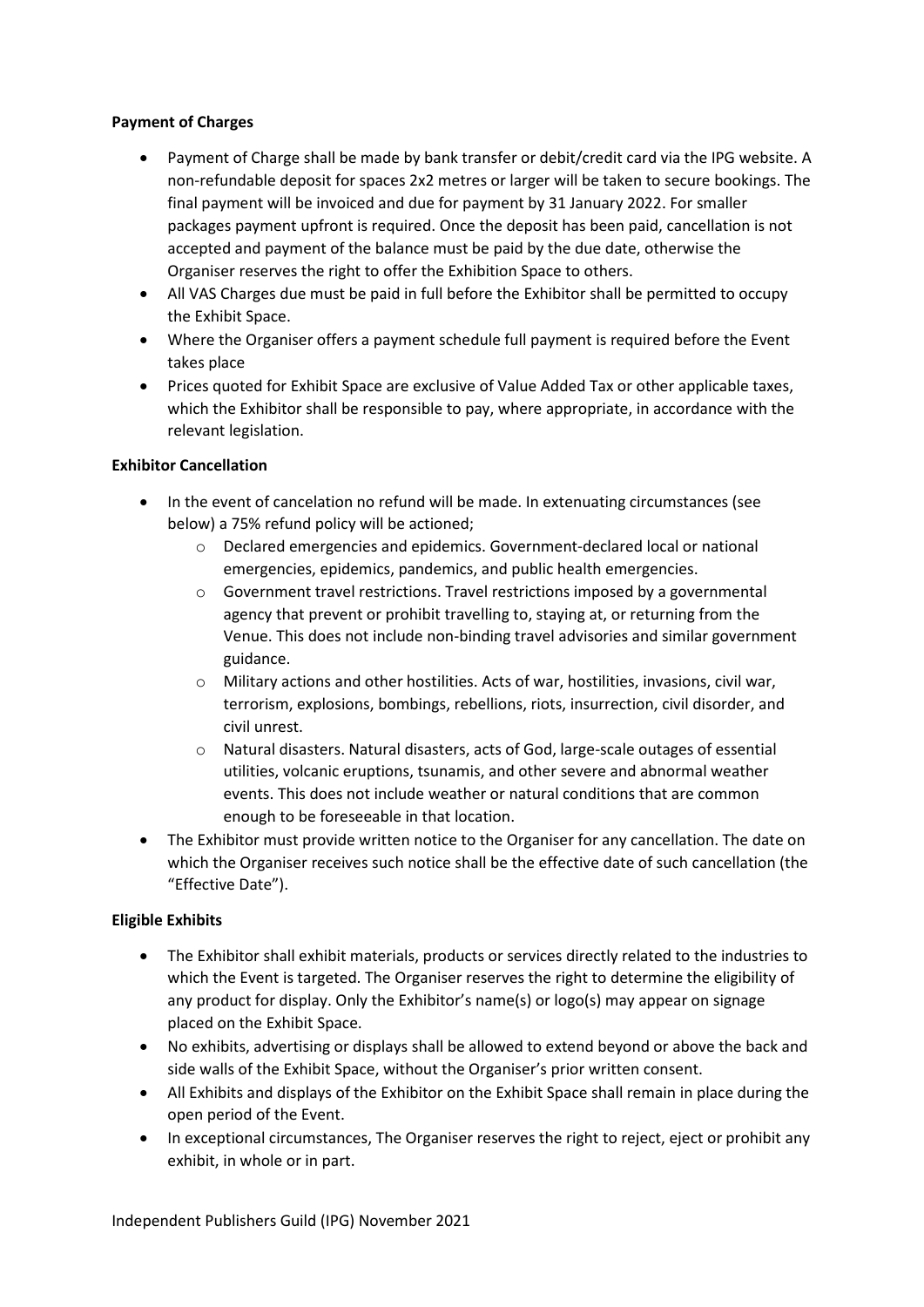#### **Exhibit Space**

- The Exhibit Space is being provided as part of the Booking
- The floor plan of the Event and allocation of the Exhibit Space shall be determined by the Organiser and may be changed from time to time in the best interests of the Event, as determined by the Organiser in its sole discretion, and the Organiser cannot guarantee that the Exhibitor will be positioned next to or near to (or away from) any other exhibitor.

# **Laws and Regulations**

The Exhibitor must strictly observe all national fire and health and safety laws and regulations, including the regulations of the Venue.

# **Insurance**

The Organiser bears no insurance risk on behalf of the Exhibitor. It is the Exhibitor's responsibility to ensure that it has adequate insurance in place for the duration of the Event to cover any losses, costs and/or expenses which it may incur arising out of or in connection with the Event.

# **Conduct of Exhibitors**

The Organiser reserves the right to stop any activity on the part of an Exhibitor that may cause annoyance to other exhibitors or visitors at the Event. Business must be conducted only from the Exhibition Space. The Organiser will not tolerate any conduct or behaviour that is seen as inappropriate, discriminatory or offensive to other exhibitors or visitors at the Event. The Organiser reserves the right to ask any Exhibitor who does not comply with these Ts&Cs to leave the Event immediately and there shall be no refund of any payments made by the Exhibitor if such action is deemed necessary by the Organiser.

#### **IPG Exhibitor's directory**

- The Exhibitor is required to complete its own directory entry in the manner requested by the Organiser. If the Exhibitor fails to complete its directory entry, the Organiser shall be entitled to enter the Exhibitor's details from their records on the Organiser's database and an exhibit description from a previous Event year (if available) or from the Exhibitor's website on its behalf.
- The Organiser shall not be liable for any omissions, misquotations or other errors, including, without limitation, any which appear in the Event directory, on the Event website, in the official catalogue of the Event or any other Event publication in any media.

#### **Photography**

The Exhibitor acknowledges and agrees that the Organiser may use any photography, video, filming or other recording produced or made by the Organiser or its agents at the Event, including at the Exhibit Space of the Exhibitor, in any media whatsoever anywhere in the world for the sole purpose of promoting the Organiser, the Organiser's business or the Event itself.

# **Intellectual Property**

All Intellectual Property "IP" belonging to the Exhibitor remains the property of the Exhibitor, and all IPG belonging to the Organiser remains the Organiser's property.

# **Exhibition Space**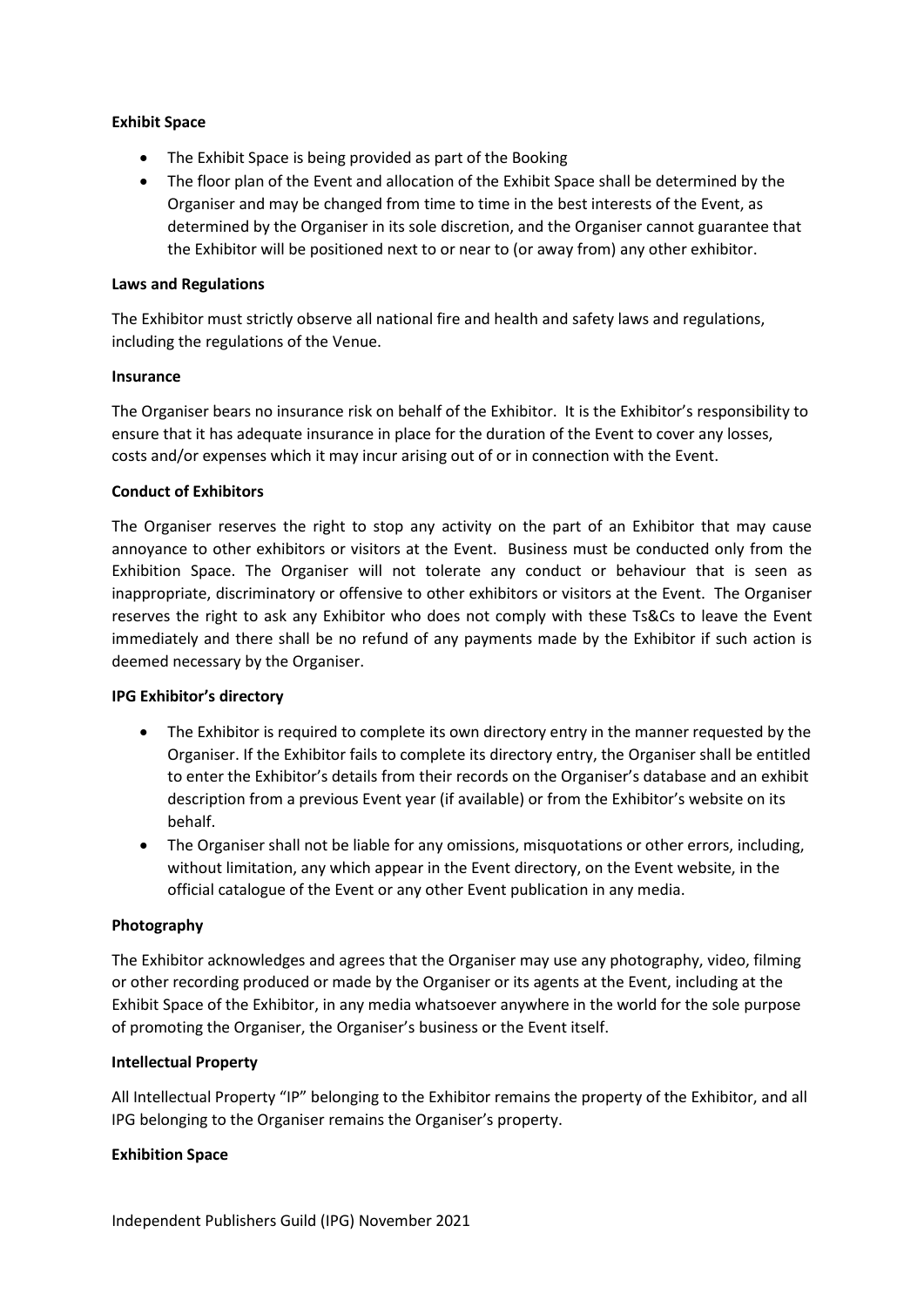The Exhibitor occupies the Exhibition Space which it books as a licensee only. The Exhibitor does not obtain any right of exclusive possession, occupation and/or any other proprietary interest in the Exhibition Space. The Exhibitor must not sub-let, part with or share occupation of the Exhibition Space or any part of it unless it obtains the prior written consent of the Organiser.

#### **Compliance with Laws**

The Exhibitor shall comply with all applicable laws and obtain all necessary permits, licences, visas, authorisations or other documentation relevant to the performance of this Contract and relevant to the Event and, if applicable, relevant for the display or use of the Content.

# **Privacy and Data Protection**

All data is processed in accordance with our privacy policy which can be foun[d here.](https://www.independentpublishersguild.com/IPG/Footer/Privacy-notice.aspx)

# **Exhibitor Breach**

If the Exhibitor breaches any of its obligations under this Contract, the Organiser may immediately, without notice, prohibit the Exhibitor from exhibiting at or sponsoring the Event and terminate this Contract.

# **Disputes**

If any dispute arises in connection with these Ts&Cs, our respective representatives shall meet in an effort to resolve the dispute. If the dispute remains unresolved after such meeting then it shall be referred to our respective senior management who shall attempt to resolve the dispute. If despite following this process the dispute is not resolved then either party may refer the matter to court.

#### **Indemnities, Insurance and Liability**

- The Exhibitor is responsible for all claims, actions and/or costs for personal injury and loss of or damage to property arising out of or resulting from its execution of this Contract or occupancy of the Exhibit Space or presence at the Event including, but not limited to, damage to the Venue (including fixtures, fittings and equipment), loss or damage to other exhibitors or any Attendees or any Visitors or their property caused by or arising from the erection and dismantling of the Exhibitor's stand and anything permitted, omitted or done on or from the Exhibit Space or at the Venue during the period of the Event or during the construction and dismantling periods, caused directly or indirectly by the Exhibitor or Exhibitor Representatives, omission or neglect of the Exhibitor or Exhibitor Representatives or by any exhibit, product or other article belonging to, or in the possession of, or used by, the Exhibitor or Exhibitor Representatives. The Exhibitor shall indemnify the Organiser in respect of all claims, losses, damages, actions, proceedings, costs (including legal costs and expenses) and demands in respect thereof.
- The Exhibitor is responsible for the loss of or damage to the Wi-Fi device given by the Organiser, if included in the package booked through the Organiser's website or as a VAS through the Organiser. This includes any charges incurred by the loss of or damage to the devices. For the duration of the event the exhibitors must comply with the terms and conditions for the use of the wi-fi device as specified [here,](https://www.my-webspot.com/terms-conditions/) otherwise it will be treated as a breach of and termination of this contract
- The Organiser shall not be responsible for losses or damage to exhibits or other property of the Exhibitor, howsoever caused. Exhibitors are encouraged to make security arrangements for sensitive or valuable items.